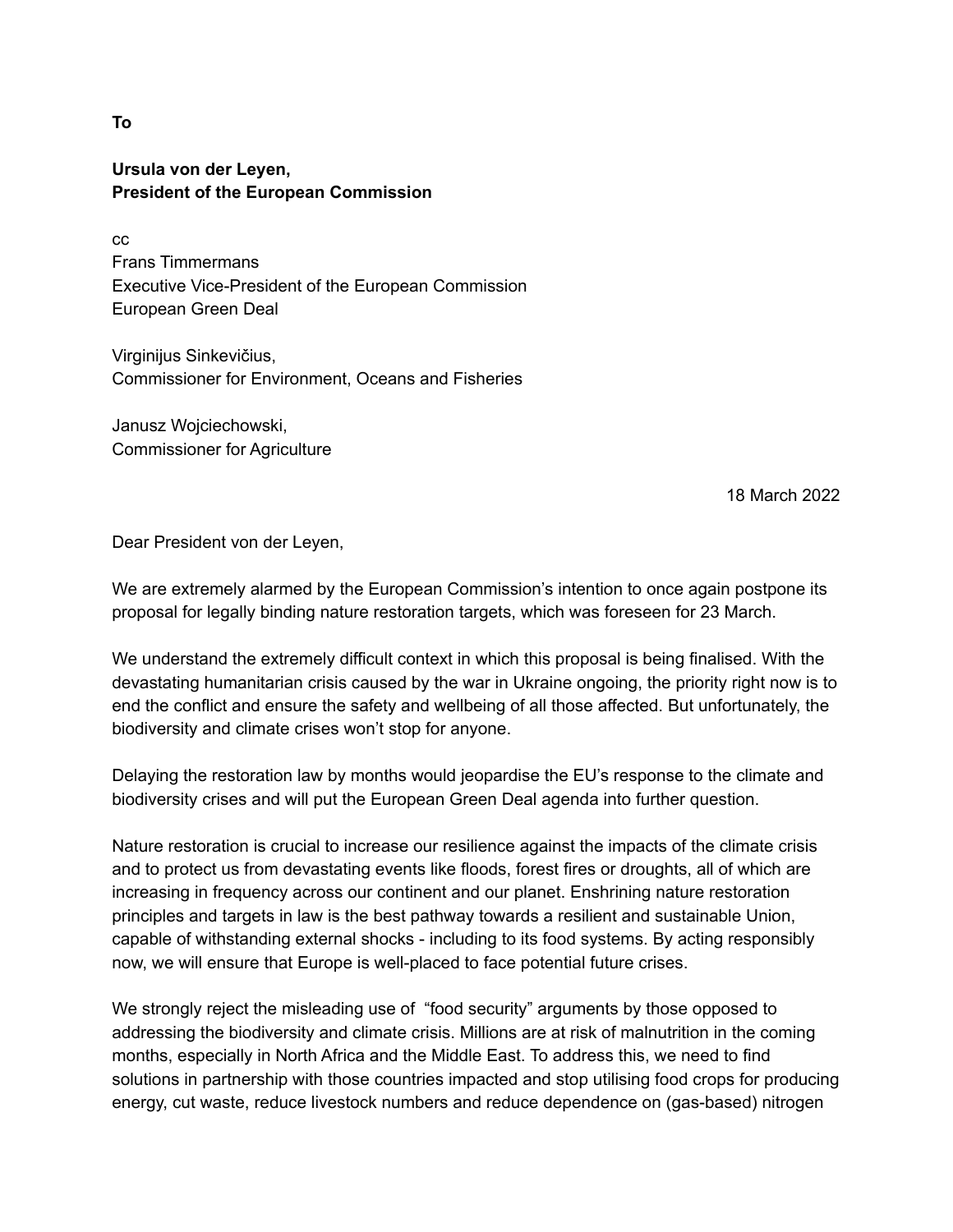## fertilizer. **Putting the restoration law on ice would do absolutely nothing to alleviate this crisis – on the contrary, it will make a future food crisis more likely.**

We therefore urge you not to delay the publication of an ambitious and enforceable nature restoration law, nor other important initiatives like the EU legislation on pesticides or the planned legislative framework for sustainable food systems, and to uphold the commitment expressed in the Biodiversity Strategy to show leadership in efforts to agree on a Global Biodiversity Framework.

Last year, over 104,000 EU citizens asked to adopt the restoration law without delay as part of the European Commission's own public consultation process. The nature and climate commitments of the Green Deal are central to making our society more resilient and sustainable and are now more necessary than ever.

Yours sincerely,

Ester Asin Executive Director, WWF European Policy Office

Anaïs Berthier Head of EU Affairs, ClientEarth

Jeremy Wates Secretary-General, EEB

Ariel Brunner Senior Head of Policy, BirdLife Europe and Central Asia

This letter is supported by the following organisations:

Inter Environnement Wallonie, Belgium

Mammal Conservation Europe

International Mire Conservation Group

Eurosite - the European Land Conservation Network

Suomen luonnonsuojeluliitto - Finnish Association for Nature Conservation

European Pond Conservation Network

Rewilding Europe, The Netherlands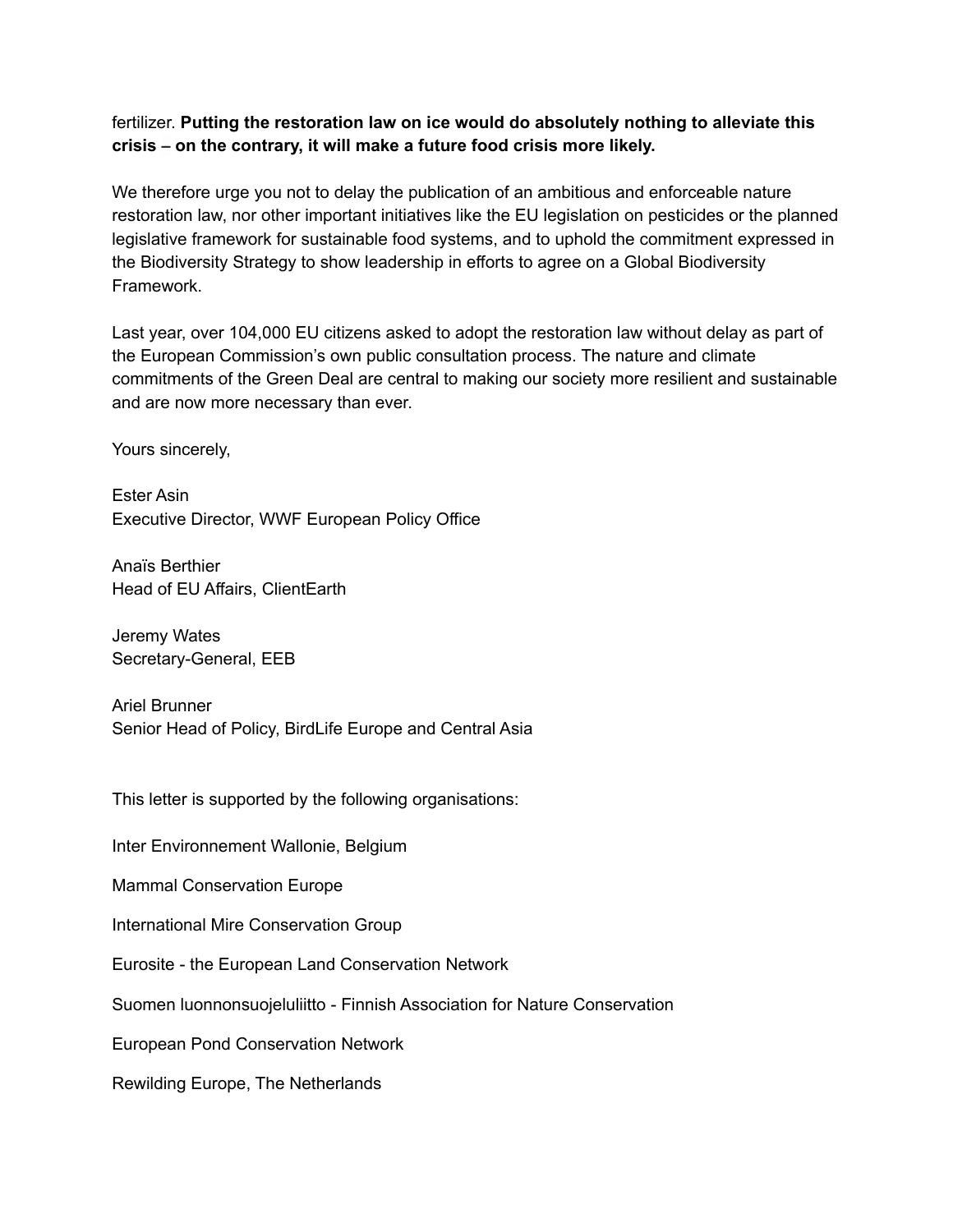Youth and Environment Europe Latvian Fund for Nature Milvus Group - Bird and Nature Protection Association Eko-zivot BirdLife Sweden Michael Succow Foundation, Partner in the Greifswald Mire Centre Riverwatch - Society for the Protection of Rivers Lipu - BirdLife Italia Czech Society for Ornithology, BirdLife Czechia Mediterranean Institute for Nature and Anthropos [MedINA] European Anglers Alliance Deutsche Stiftung Meeresschutz Whale and Dolphin Conservation NABU (Naturschutzbund Deutschland) e.V. GRÜNE LIGA e.V., Germany Rewilding France, France Sociedade Portuguesa para o Estudo das Aves (SPEA) France Nature Environnement (FNE), France Natuurpunt, Belgium Wetlands International Europe Lithuanian Ornithological Society, BirdLife Lithuania Platform for the landscape Sciaena Hnutí DUHA - Friends of the Earth Czech Republic Society for the Protection of Prespa, Greece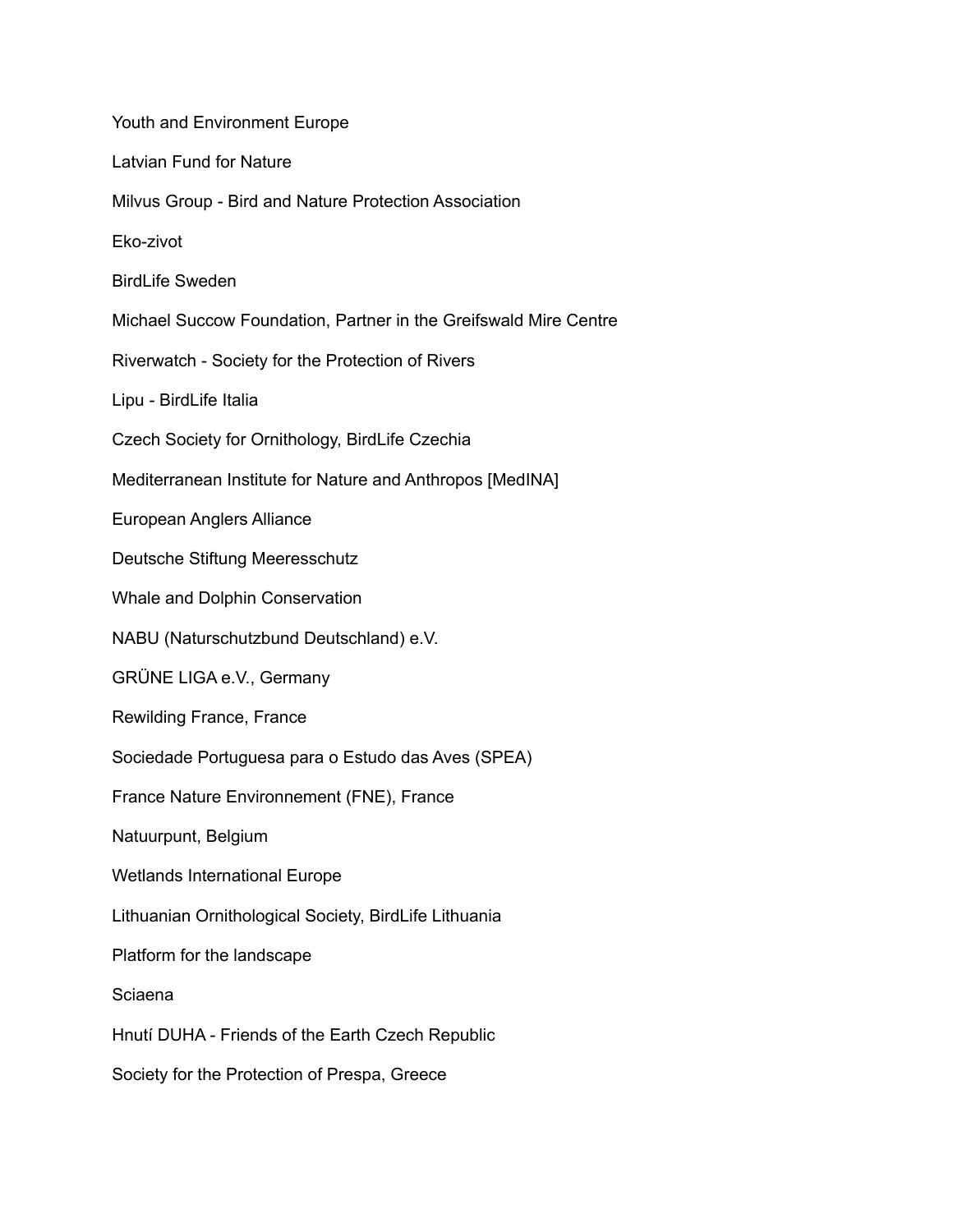| International Fund for Animal Welfare (IFAW)                             |
|--------------------------------------------------------------------------|
| <b>Living Rivers Foundation</b>                                          |
| Latvian Ornithological Society                                           |
| Fundación Nueva Cultura del Agua                                         |
| Ostwind e. V., Germany                                                   |
| Podkarpackie Towarzystwo Przyrodników Wolne Rzeki                        |
| <b>BirdWatch Ireland</b>                                                 |
| Danish Society for Nature Conservation (Danmarks Naturfredningsforening) |
| North Sea Foundation                                                     |
| A ROCHA - Associação Cristã de Estudo e Defesa da Natureza               |
| EuroNatur                                                                |
| Oceana                                                                   |
| Sociedad Española de Ornitología (SEO/BirdLife)                          |
| Deutsche Umwelthilfe e. V. (Environmental Action Germany)                |
| BUND e.V. (Friends of the Earth Germany)                                 |
| Bulgarian Society for the Protection of Birds/ BirdLife Bulgaria         |
| Fédération Spéléologique Européenne                                      |
| <b>European Cave Protection Commission</b>                               |
| Peraltrestrade Dolomiti, member of free Rivers Italy                     |
| Deutscher Naturschutzring (DNR)                                          |
| Seas At Risk                                                             |
| <b>MME/BirdLife Hungary</b>                                              |
| DOPPS - BirdLife Slovenia                                                |
| Vogelbescherming Nederland (Partner of BirdLife in The Netherlands)      |
| <b>BirdLife Austria</b>                                                  |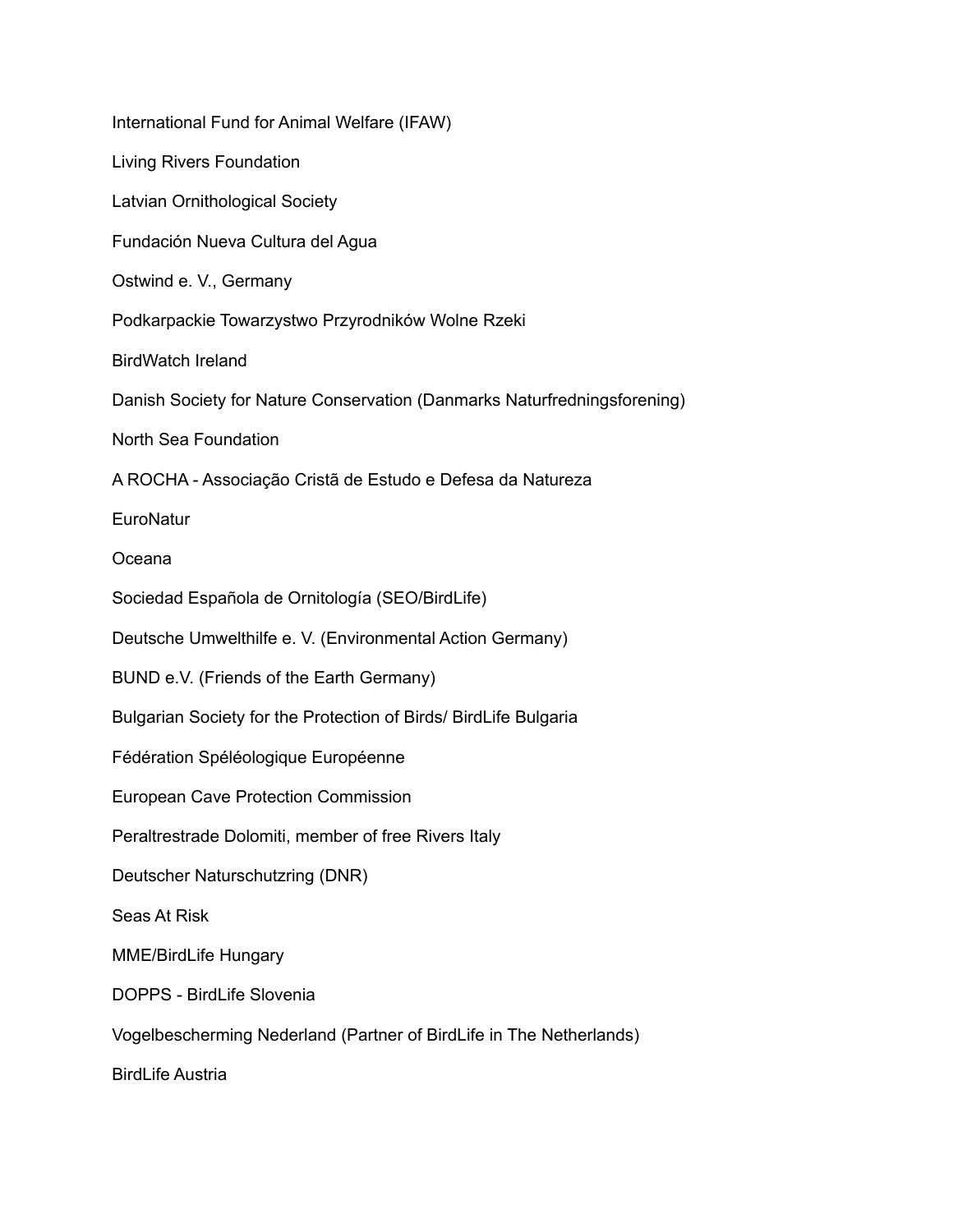Umanotera, Slovenian Foundation for Sustainable Development Spinning Club Italia a.s.d. Compassion in World Farming EU Societas Europaea Herpetologica, EU Naturefriends International, Austria Environmental protection Club of Latvia Naturalists Club Poland Coalition Clean Baltic (CCB) Natagora, Belgium Føroya Fuglafrøðifelag (Faroese Ornithological Society) Waddenvereniging, Netherlands Environmental Justice Foundation (EJF) Fundacja Hektary Dla Natury, Poland CEEweb for Biodiversity Italian Centre for River Restoration (CIRF) - Italy Fundacja Strefa Zieleni, Poland Sustainable Water Network (SWAN) - Ireland A Rocha International Sharkproject International Center for protection and research of birds (MNE) BirdLife Finland OceanCare Romanian Ornithological Society (SOR)/BirdLife Romania Birdlife Estonia ProVeg International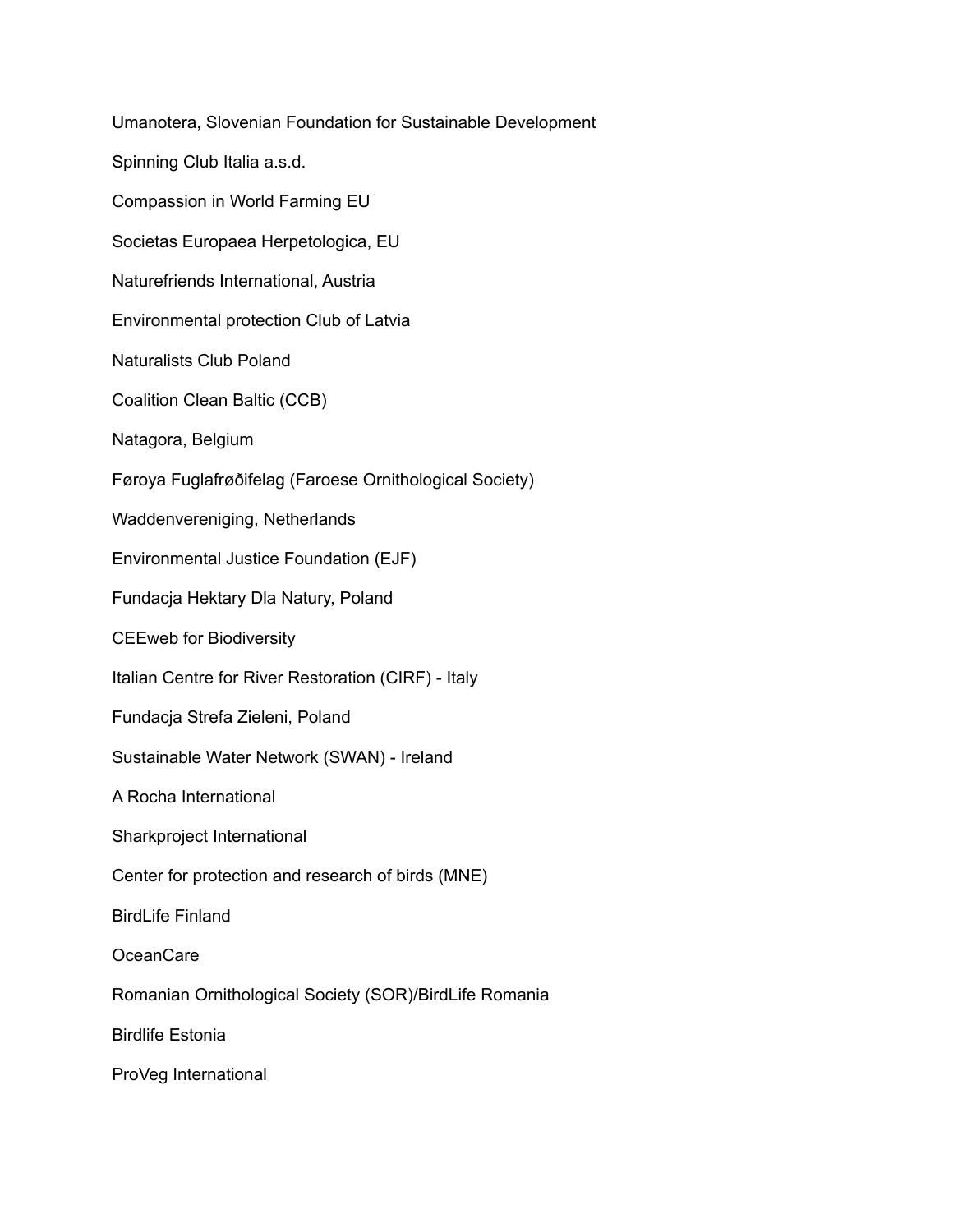Coordinamento Nazionale Tutela Fiumi - Free Rivers Italia Royal Society for the Protection of Birds (RSPB) LPN - Liga para a Protecção da Natureza Hellenic Ornithological Society / BirdLife Greece BirdLife Cyprus / ΠΤΗΝΟΛΟΓΙΚΟΣ ΣΥΝΔΕΣΜΟΣ ΚΥΠΡΟΥ Societá Botanica Italiana Societá italiana di Biogeografia Swedish Plant Geographical Society Natuurmonumenten, The Netherlands Swedish Society for Nature Conservation The Nature Conservancy (TNC) A Rocha France Polish Society for the Protection of Birds (BirdLife Poland) Buglife - the Invertebrate Conservation Trust Natuur & Milieu, The Netherlands Natuur en Milieufederatie Zuid-Holland, The Netherlands DOPPS-BirdLife Slovenia Friends of Ina and Gowienica Association (TPRIiG) GEOTA-Grupo de Estudos de Ordenamento do Território e Ambiente (PT) Generation Climate Europe Biom Association - BirdLife Croatia Tour du Valat Foundation Cork Nature Network (Ireland) Societas Europaea Herpetologica (SEH) Fundación Global Nature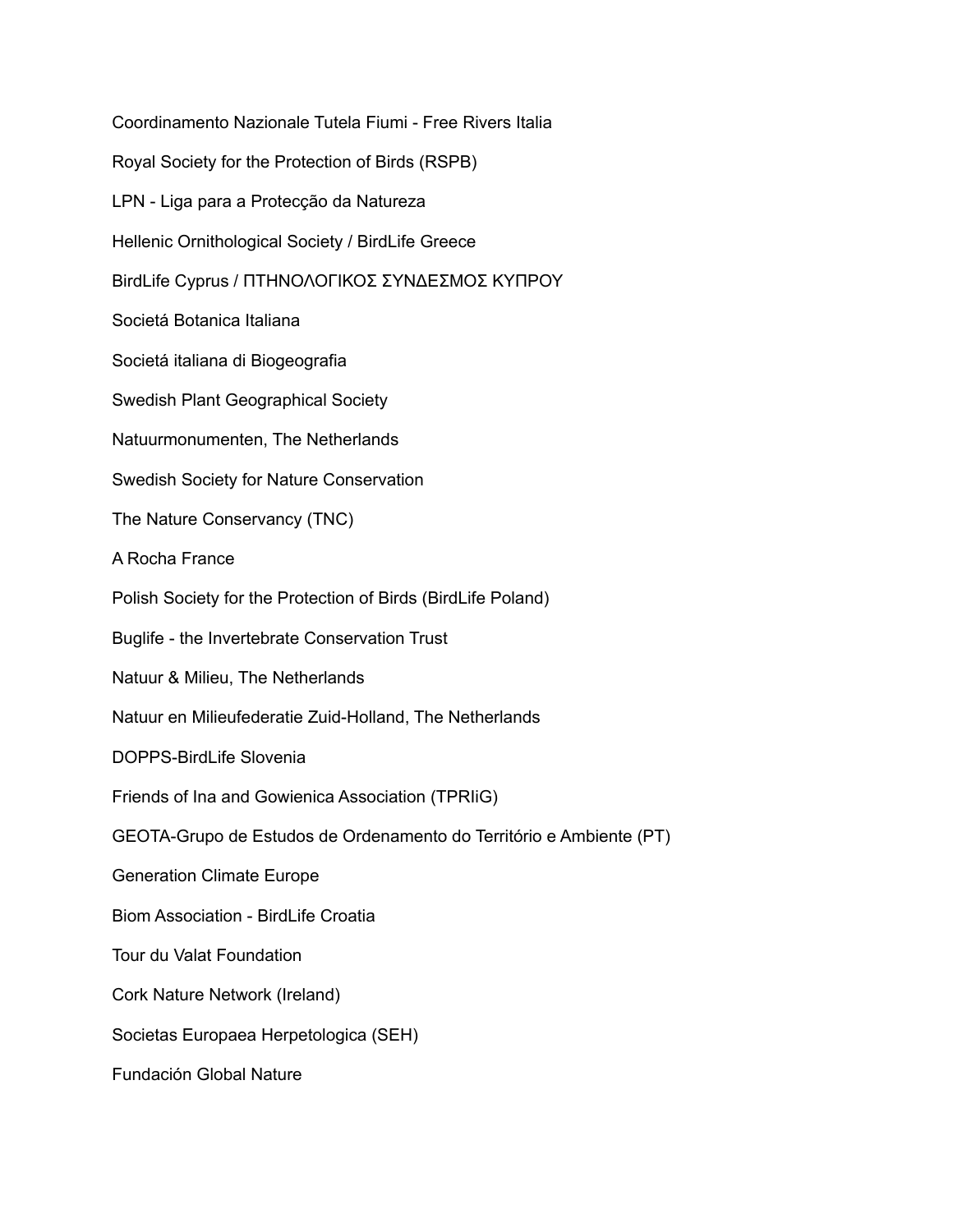Ab Ovo Association, Kraków, Poland (river restoration) The Global Youth Biodiversity Network Europe (GYBN Europe) Arnika (Czech Republic) Coalition for Rivers (Czech Republic) Good Energies Alliance Ireland (Ireland) Bodensee-Stiftung (Lake Constance Foundation) Global Nature Fund **EcoAlbania** Opolskie Towarzystwo Przyrodnicze (Poland) BDBiol - Berufsvertretung Deutscher Biologen Clean Air Action Group (Hungary) Lithuanian Fund for Nature (Lithuania) Landesnaturschutzverband Baden-Württemberg BOS+ (Belgium) Coastwatch (Ireland) Green Foundation Ireland Centro Ibérico de Restauración Fluvial (Spain-Portugal) Sonairte -the National Ecology Centre (Ireland) Biodiversity Action Europe (BAE) Cork Environmental Forum, Ireland Polish Ecological Club (PKE) ZERO - Associação Sistema Terrestre Sustentável Reptile Amphibian Conservation Europe (RACE) Quercus - Associação Nacional de Conservação da Natureza French Herpetological Society (SHF)